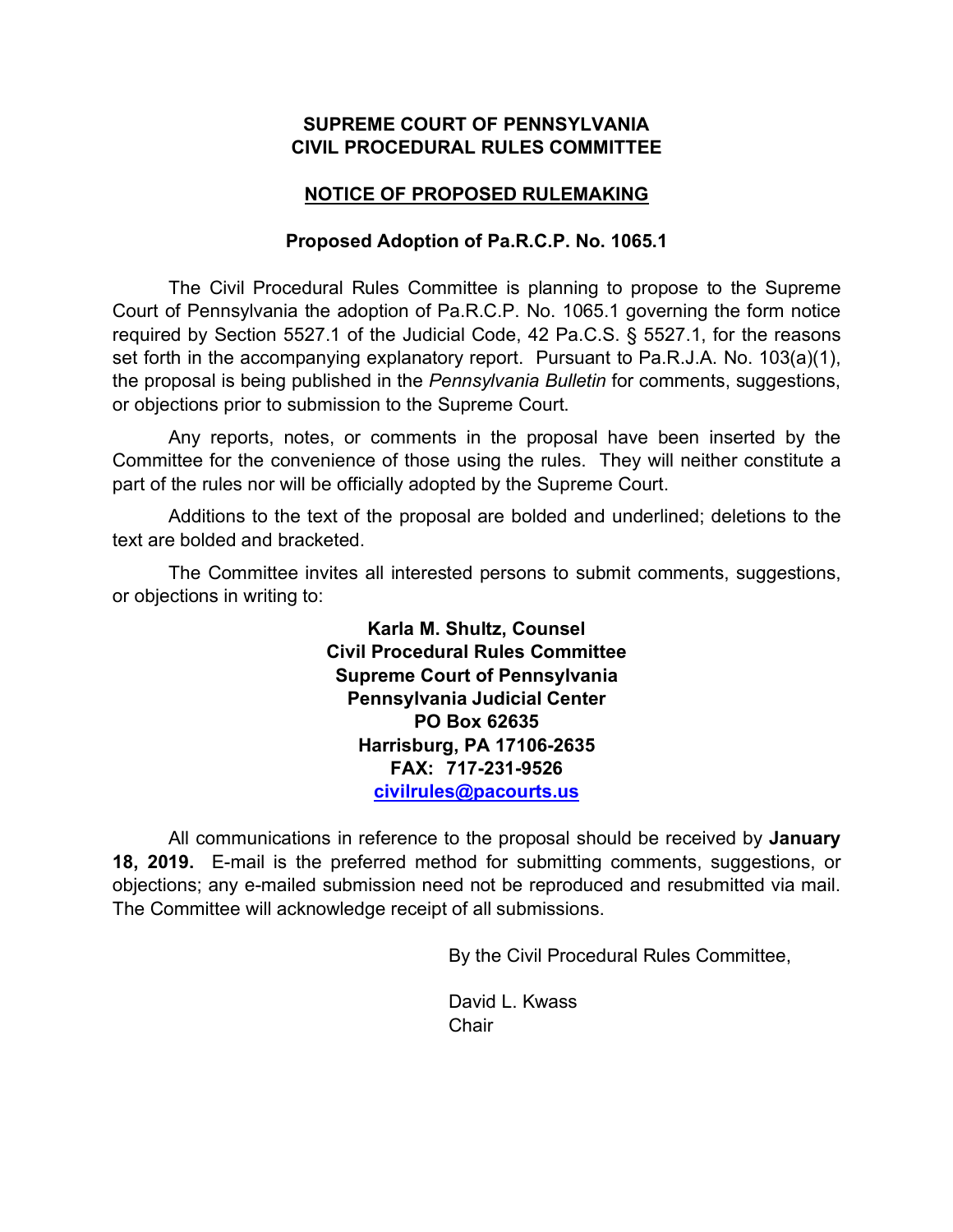(This is an entirely new rule.)

### **Rule 1065.1. Notice. Claim for Adverse Possession.**

(a) This rule governs an action to quiet title of property pursuant to Section 5527.1 of the Judicial Code, 42 Pa.C.S. §5527.1.

> Note: Section 5527.1 of the Judicial Code permits a plaintiff to seek to acquire title to real property or a contiguous lot to real property by commencing an action to quiet title if the party has adversely possessed the real property or contiguous lot for a period of not less than ten years.

(b) As used in this rule,

"plaintiff" means the possessor of real property who is seeking to quiet title to real property or a contiguous lot to real property that he or she has adversely possessed for a period of not less than ten years.

"defendant" means the owner, and the owner's heirs, successors, and assigns, of the real property as recorded in the most recent deed filed in the Recorder of Deeds Office at the courthouse in county in which the real property is located.

(c) Upon satisfying the requirements of Section 5527.1(a)-(b) of the Judicial Code, the plaintiff may commence an action to quiet title and provide notice as required in subdivision (d) of this rule.

(d) The notice shall be substantially in the following form:

# (CAPTION)

# **Notice Required by Section 5527.1 of the Judicial Code**

To the above-named defendant:

The plaintiff in the above-captioned matter has filed an action to quiet title pursuant to Section 5527.1 of the Judicial Code, 42 Pa.C.S. § 5527.1, seeking to acquire title by adverse possession of real property described as follows: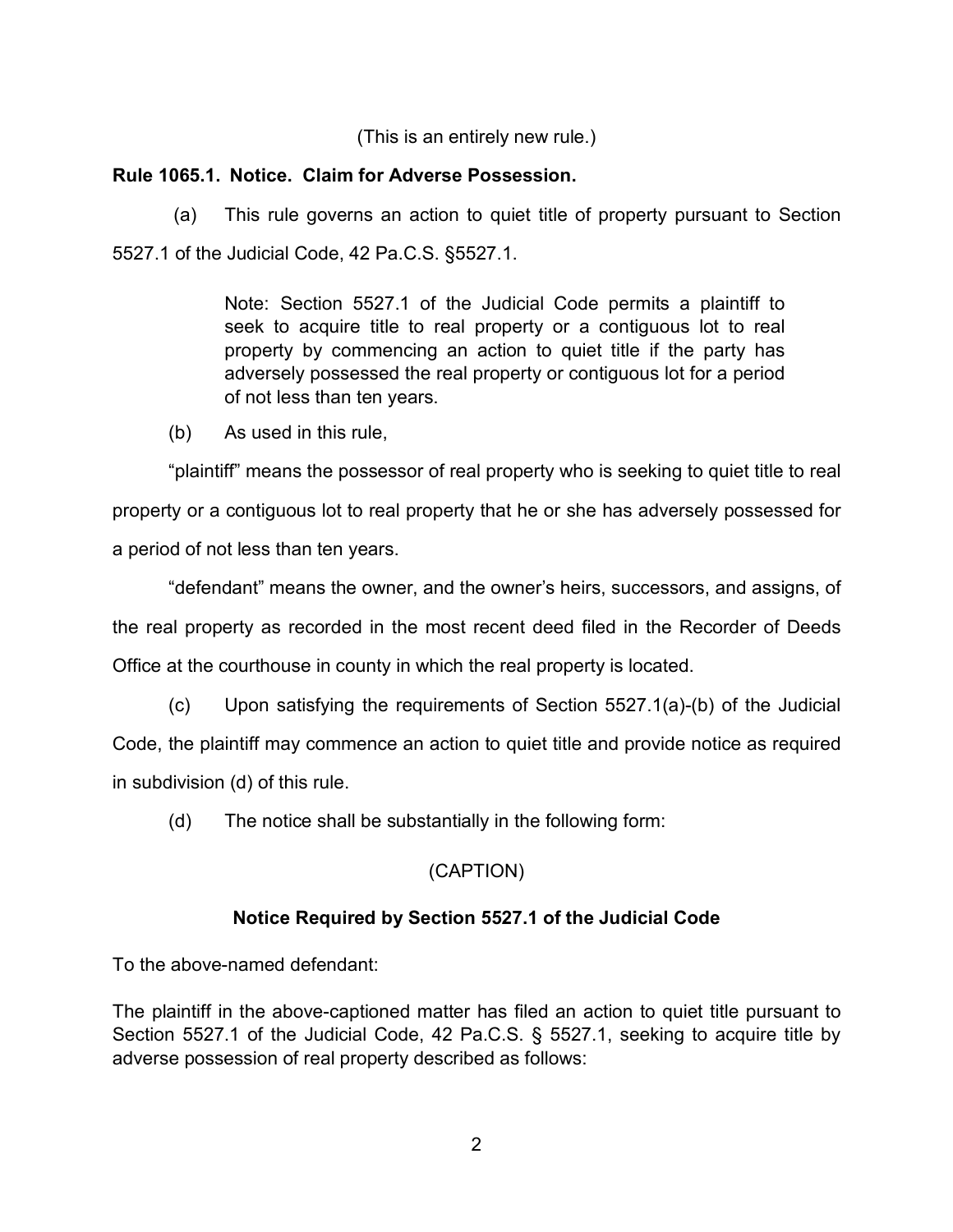$\mathcal{L}_\text{max}$  , where  $\mathcal{L}_\text{max}$  and  $\mathcal{L}_\text{max}$  and  $\mathcal{L}_\text{max}$  and  $\mathcal{L}_\text{max}$ Street Address

 $\mathcal{L}_\text{max}$  , and the set of the set of the set of the set of the set of the set of the set of the set of the set of the set of the set of the set of the set of the set of the set of the set of the set of the set of the City, State, Postal Zip Code

 $\mathcal{L}_\text{max}$  , where  $\mathcal{L}_\text{max}$  and  $\mathcal{L}_\text{max}$  and  $\mathcal{L}_\text{max}$  and  $\mathcal{L}_\text{max}$ Deed Reference

 $\mathcal{L}_\text{max}$  , and the set of the set of the set of the set of the set of the set of the set of the set of the set of the set of the set of the set of the set of the set of the set of the set of the set of the set of the Uniform Parcel Identifier or Tax Parcel Number

 $\mathcal{L}_\text{max} = \mathcal{L}_\text{max} = \mathcal{L}_\text{max} = \mathcal{L}_\text{max} = \mathcal{L}_\text{max} = \mathcal{L}_\text{max} = \mathcal{L}_\text{max} = \mathcal{L}_\text{max} = \mathcal{L}_\text{max} = \mathcal{L}_\text{max} = \mathcal{L}_\text{max} = \mathcal{L}_\text{max} = \mathcal{L}_\text{max} = \mathcal{L}_\text{max} = \mathcal{L}_\text{max} = \mathcal{L}_\text{max} = \mathcal{L}_\text{max} = \mathcal{L}_\text{max} = \mathcal{$ 

 $\mathcal{L}_\text{max} = \mathcal{L}_\text{max} = \mathcal{L}_\text{max} = \mathcal{L}_\text{max} = \mathcal{L}_\text{max} = \mathcal{L}_\text{max} = \mathcal{L}_\text{max} = \mathcal{L}_\text{max} = \mathcal{L}_\text{max} = \mathcal{L}_\text{max} = \mathcal{L}_\text{max} = \mathcal{L}_\text{max} = \mathcal{L}_\text{max} = \mathcal{L}_\text{max} = \mathcal{L}_\text{max} = \mathcal{L}_\text{max} = \mathcal{L}_\text{max} = \mathcal{L}_\text{max} = \mathcal{$ 

 $\mathcal{L}_\text{max} = \mathcal{L}_\text{max} = \mathcal{L}_\text{max} = \mathcal{L}_\text{max} = \mathcal{L}_\text{max} = \mathcal{L}_\text{max} = \mathcal{L}_\text{max} = \mathcal{L}_\text{max} = \mathcal{L}_\text{max} = \mathcal{L}_\text{max} = \mathcal{L}_\text{max} = \mathcal{L}_\text{max} = \mathcal{L}_\text{max} = \mathcal{L}_\text{max} = \mathcal{L}_\text{max} = \mathcal{L}_\text{max} = \mathcal{L}_\text{max} = \mathcal{L}_\text{max} = \mathcal{$ 

 $\mathcal{L}_\text{max} = \mathcal{L}_\text{max} = \mathcal{L}_\text{max} = \mathcal{L}_\text{max} = \mathcal{L}_\text{max} = \mathcal{L}_\text{max} = \mathcal{L}_\text{max} = \mathcal{L}_\text{max} = \mathcal{L}_\text{max} = \mathcal{L}_\text{max} = \mathcal{L}_\text{max} = \mathcal{L}_\text{max} = \mathcal{L}_\text{max} = \mathcal{L}_\text{max} = \mathcal{L}_\text{max} = \mathcal{L}_\text{max} = \mathcal{L}_\text{max} = \mathcal{L}_\text{max} = \mathcal{$ Metes and Bounds Description

If you wish to challenge the claim of adverse possession, you must respond to the action to quiet title within one year after this complaint and notice are served by commencing an action in ejectment against the plaintiff.